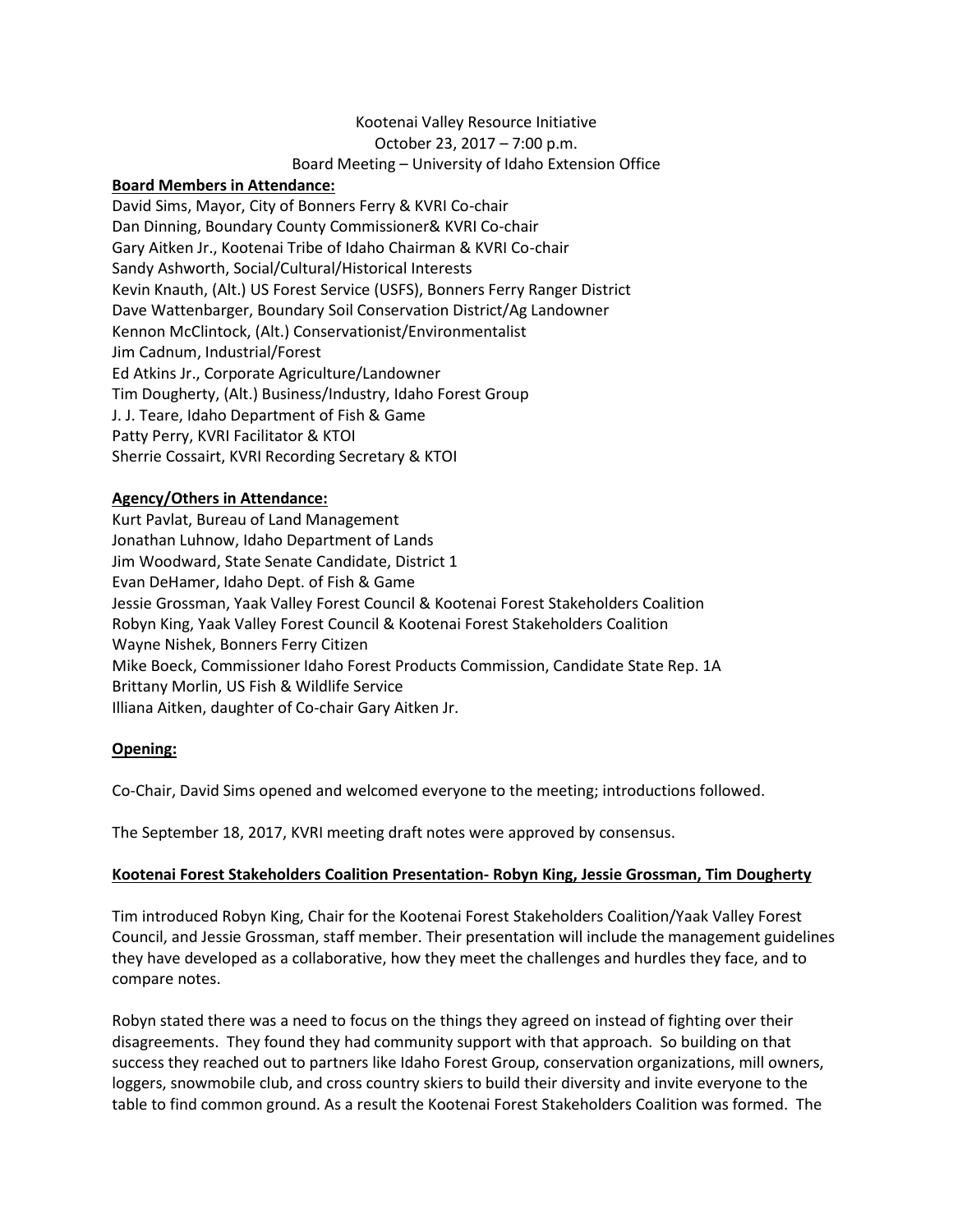coalition looked at the entire Kootenai Forest, which (as members of the Yaak Valley Forest Council) is what they always wanted to do; see if they could come up with ideas to move forest management ahead while still protecting special places.

The Kootenai Forest Stakeholders Coalition's mission is to demonstrate the ability of a diverse group of Stakeholders to define common ground by implementing projects around natural resources issues, including community protection, forests and watershed restoration, public safety, forest health and community economic vitality. They have demonstrated that their collaboration can accomplish this mission by creating a set of Silvicultural guidelines. That was a big accomplishment for them. They needed a guiding document to unify the common ground voice to participate fully and productively in the NEPA process with Forest Service. This document serves as an internal guiding document that forms their input, comment and participation in the public processes of US Forest Service projects.

Tim D. explained the Kootenai Forest Stakeholders Coalition (KFSC) has an executive board that works with the Supervisor at the Forest level and leadership teams that work with Forest wide issues. They also have working groups that work with individual Ranger Districts.

Robyn added that these guidelines are not meant to replace the forest plan; they are tiered off of the forest plan. Our goal is to work in partnership with the Forest Service to support their success. Robyn realized after attending initial community meetings, they needed to create a good working relationship with those who manage 75% of their land mass in Montana. They also continue to do community outreach and let the community know who they are.

The Active Management Guidelines deal with vegetative management, recreation (on road, off-road), and wilderness and reserve lands. The project-level sideboards lead to a more natural looking endresult. Overall these guidelines limit the amount of time the Collaborative needs to go out in the field.

A third party verification of the guidelines was performed by Mason, Bruce & Girard (a forestry consulting company from Portland, OR). Highlights of the study are included in the slide presentation on the Kootenai Tribal website.

Jessie G. explained that The Kootenai Forest Stakeholders Coalition discussions include forest management issues both at the Forest and District level as well as higher level discussions about wilderness and motorized and non-motorized recreation. They are actively working to implement their vegetative management guidelines and where the wilderness and recreation pieces get implemented are in things like travel management, forest planning and legislation.

What they bring to the discussion with the Kootenai Forest Stakeholders Coalition is areas where they can find common ground and agree on; motorized recreation is treated with the same level of seriousness and permanency as wilderness. That is something that is important to their partners in the collaborative who represent those values. They want to support each other.

Although they did not propose any changes in existing groomed routes in their wilderness recommendations, the maps they created caused a lot of questions in the community. They worked together with their neighbors and did a lot of fine tuning in their proposals. Jessie shared the map showing the proposed wilderness and backcountry non-motorized areas. These areas are where they wanted to see some level of habitat protection of wildlife (all Roadless areas). They agreed early on that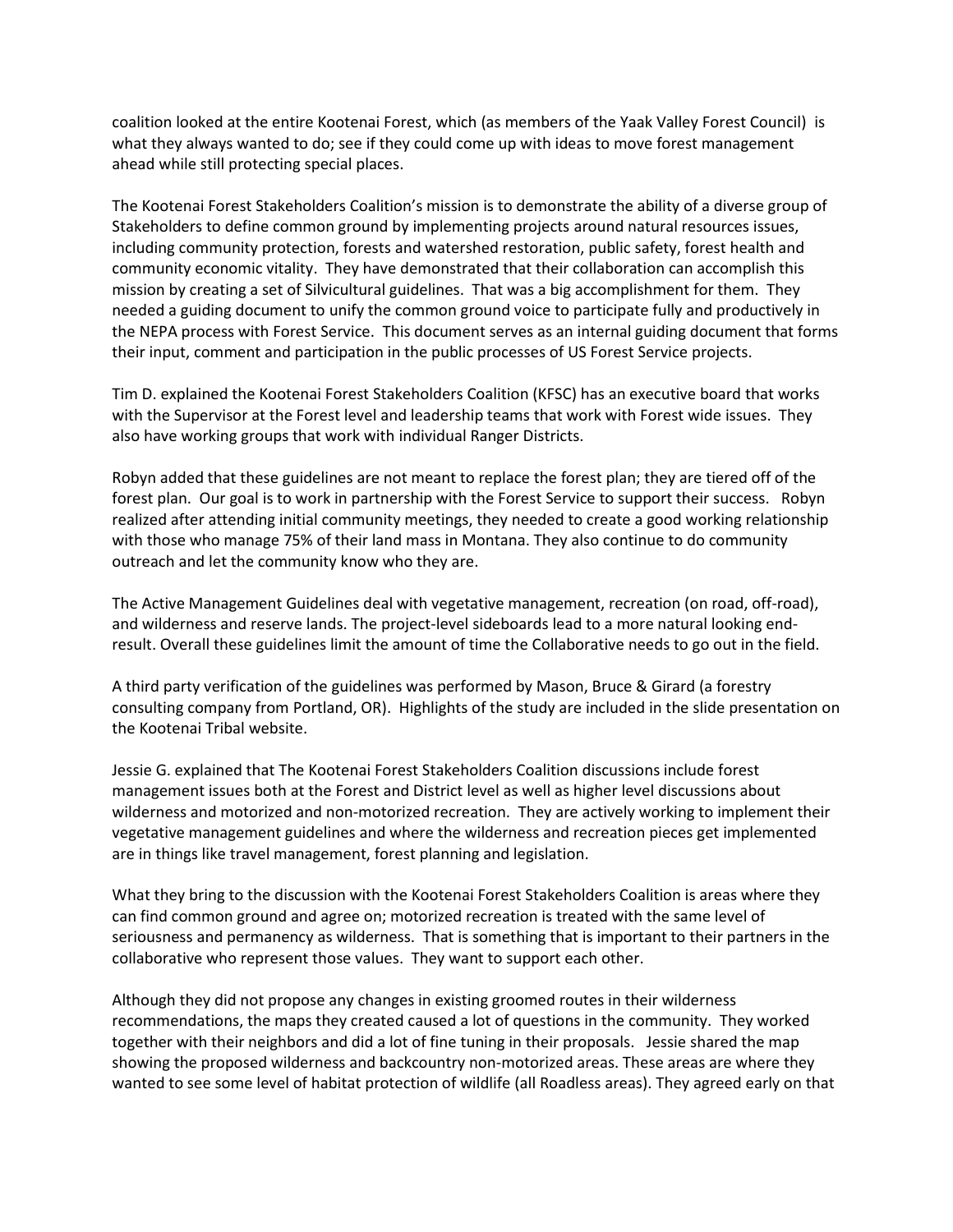the conversation around wilderness and recreation areas were going to focus on Roadless areas and their discussion about vegetative management would focus on the suitable timber base.

Where do we go from here? - Robyn King

- We are involved at the project level through our teams;
- The first project where our guidelines were tested was on the East Reservoir Project, the first project that the KFSC supported and intervened on the side of the US Forest Service. The County Commissioners, the Kootenai Tribe of Idaho and the State of Montana also intervened; although it is still in the  $9<sup>th</sup>$  Circuit Court.
- We have a legislative committee that's working on a piece of legislation that not only takes care of the wilderness/recreation designation but also looks at tools we might add to the existing legislation that allows our collaborative process to be empowered.
- The one thing our collaborative did not want to do was take away the rights of a citizen to petition the government but we would like to have those of us who are willing to come to the table figure out how to work together to level the playing field.
- They also want to create a template of collaborative management of their public lands…to be as proactive as they can in that process.

Jessie added that something that they are working on right now is to bring in the local Forest Service and ask them for feedback and go over these maps just like they did in their collaborative group. They realize how important it is to get their feedback and incorporate their feedback into what they are working on with both the wilderness and recreation areas as well as vegetative management guidelines.

Discussion and comments followed. Tim stated that they are not as close to the 70-90mmbf on the Kootenai Forest as they had hoped. They are going through what the Panhandle went through with Fire Salvage 2 years ago. Montana has geared up the Good Neighbor Authority program and they want to help with that. The Coalition and US Forest Service does not yet have the working partnership that KVRI does with their District Staff.

*Kootenai Forest Stakeholders Coalition Slide presentation is available on the KVRI Website at*  **[www.kootenai.org.](http://www.kootenai.org/)** KFSC website is [www.kootenaifuture.org](http://www.kootenaifuture.org/)

### **Forestry Committee Update- Kevin Knauth and Patty Perry**

### **Washington Office Review-Site Visit Oct. 25/26**

The US Forest Service Washington DC CFLR Project Review Visit is this week, October 25 and 26. The Washington Office team will be joined by staff from the Regional Office, the Supervisors Office, the District Office and members of the KVRI Board and our Congressional Representatives. They will begin on Wednesday, October 25<sup>th</sup> at 10:00 a.m. at the Kootenai Tribal Office, with Dan, David and Gary each talking about KVRI and what it has meant to each of them. We will visit Twenty Mile, the first project that KVRI fully participated in & actually paid for some of the analysis work to be done. It was the first